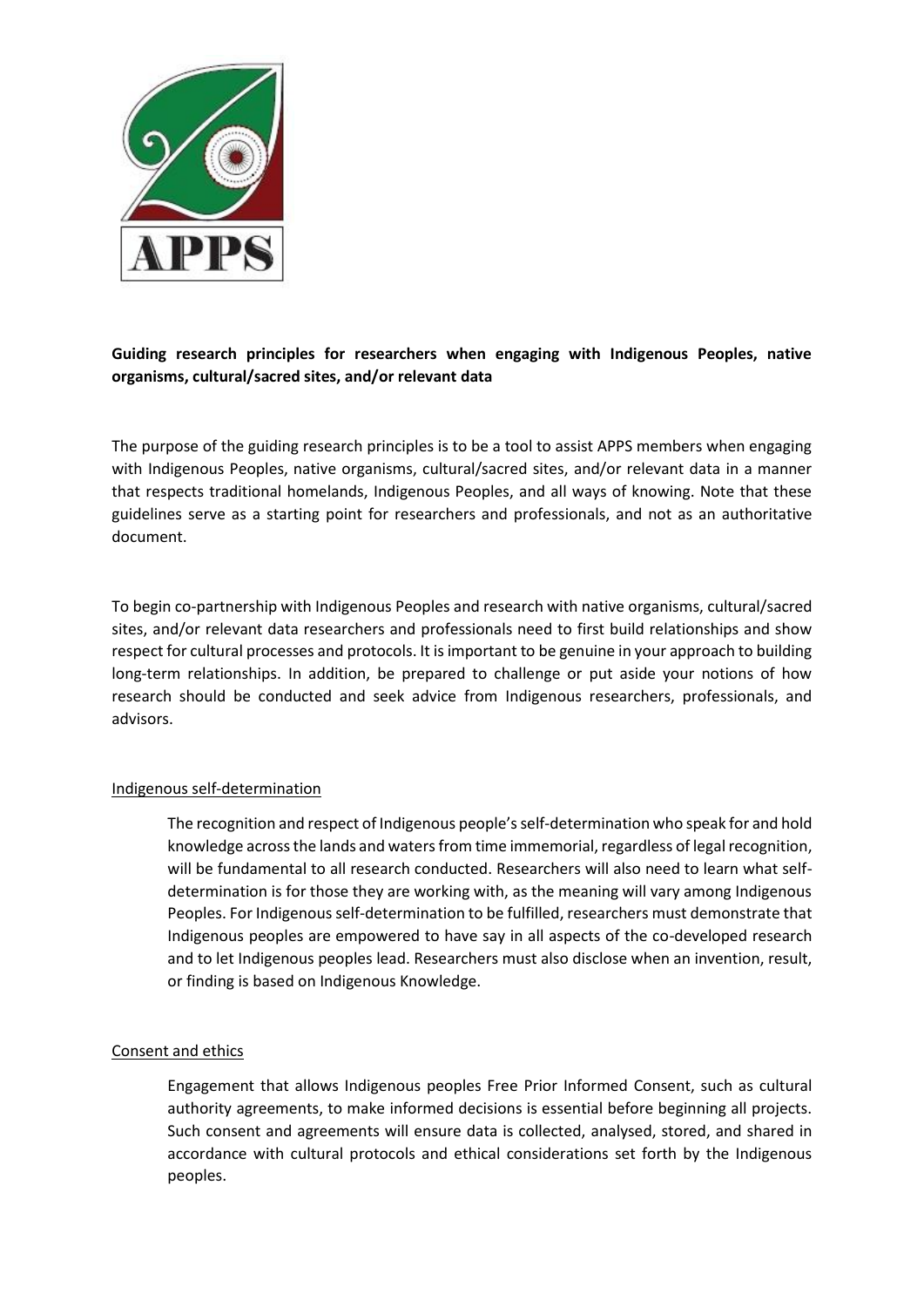Indigenous peoples have the right to govern the collection, ownership, and application of their own data and the data associated with research through data sovereignty. Researchers will acknowledge and disclose the origin of any Indigenous Knowledge, native organisms, cultural/sacred sites, and/or relevant data used or referred to in research.

#### Cultural competence and safety

Researchers will develop the ability to understand, communicate with, and effectively interact with Indigenous people, as well as integrate Indigenous values into the research process. When working with native organisms, cultural/sacred sites, and/or relevant data, researchers should create meaningful and reciprocal engagement with the people with relationships to the research and establish and maintain long-term relationships before, during, and after the research is conducted.

Researchers will be fully aware of the cultural diversity of Indigenous peoples and how culture influences the way Indigenous peoples work with others or researchers should respond and interact with those people. Additionally, to promote cultural safety, researchers should examine themselves and the potential impacts of their own culture on research interactions by assessing their own biases, attitudes, assumptions, and stereotypes.

#### Equity and benefit-sharing

Research should be viewed as an act of reciprocity where researchers and Indigenous communities equitably exchange skills and resources with data, knowledge, and wisdom. Without mutual partnership and co-production of the research questions, there will be no collective benefit. The researcher should uplift the development and capability of Indigenous communities and researchers.

All benefits produced from research, invention, or findings with Indigenous Peoples, native organisms, cultural/sacred sites, and/or relevant data should be shared widely with the community(s). Researchers should also expect to be asked to give back in culturally appropriate ways before, during and after their research.

### Responsibility and accountability

By working in full partnership, researchers are responsible for creating a long-term structure of equitable support and resourcing  $-$  technical, financial, or otherwise  $-$  for a continual relationship with Indigenous peoples. Researchers must integrate Indigenous protocols and epistemologies into research methodologies and protocols and be developed only after researchers have established meaningful and reciprocal relationships with communities. The outcome of the research needs to be reported back to the entire community, and the full data set be returned to them in a useable and accessible form.

Within the research protocols, steps should be taken to include accountability of researchers for the quality and impact of their research and engagement, and their obligations to the Indigenous communities that will be affected by the research. Hence, the Indigenous peoples will have final say on data and results sharing and can stop the research at any time. A key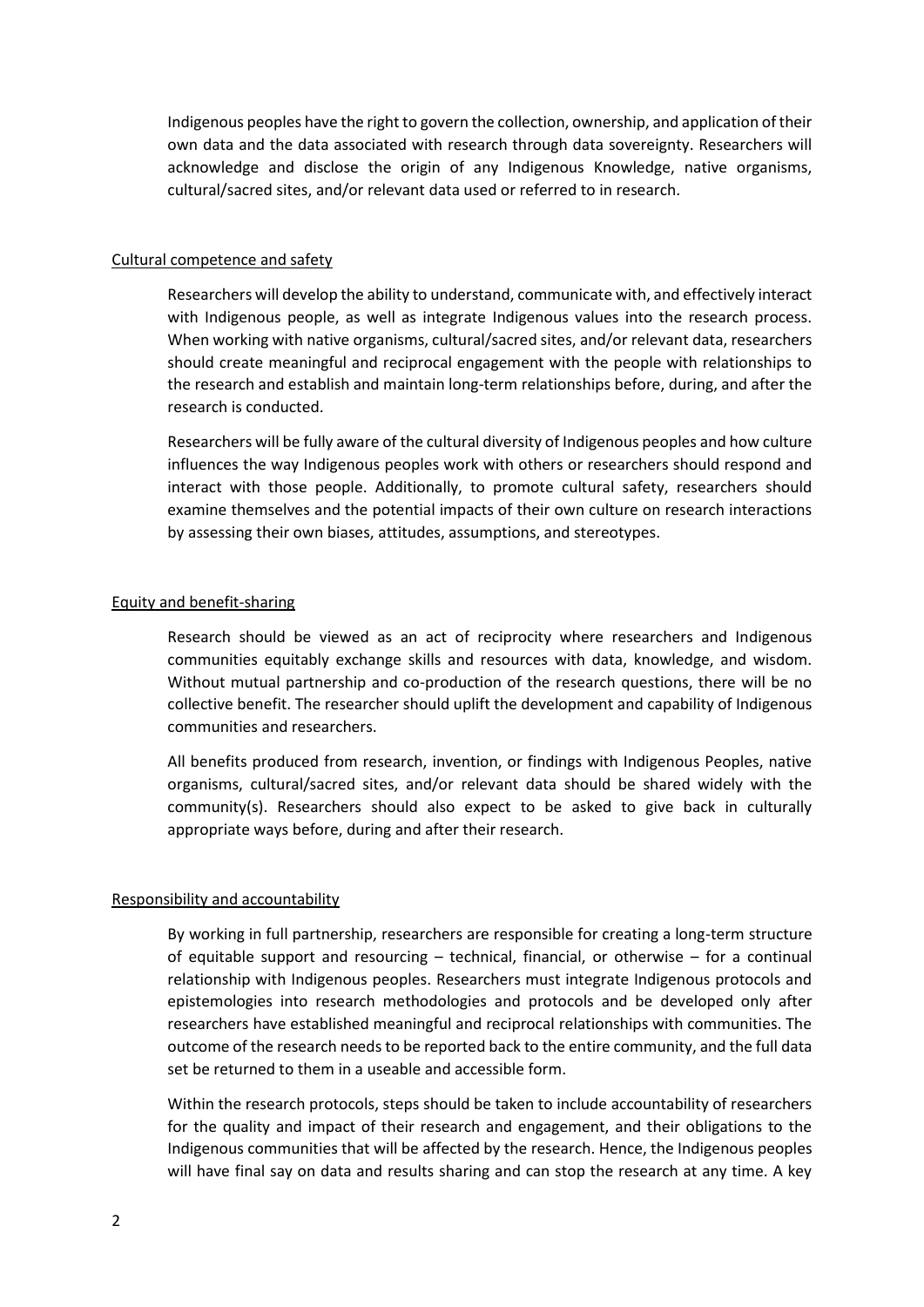obligation to all work will be relational accountability, as to where all involved will be accountable to all relations.

## **Resource list (Please advise APPS executive committee to update this list):**

The United Nations Declaration on the Rights of Indigenous Peoples [\(https://www.un.org/development/desa/indigenouspeoples/declaration-on-the-rights-of](https://www.un.org/development/desa/indigenouspeoples/declaration-on-the-rights-of-indigenous-peoples.html)[indigenous-peoples.html\)](https://www.un.org/development/desa/indigenouspeoples/declaration-on-the-rights-of-indigenous-peoples.html)

Nagoya Protocol on Access and Benefit-sharing [\(https://www.cbd.int/abs/#:~:text=The%20Nagoya%20Protocol%20on%20Access%20to%20Gen](https://www.cbd.int/abs/#:~:text=The%20Nagoya%20Protocol%20on%20Access%20to%20Genetic%20Resources%20and%20the,a%20fair%20and%20equitable%20way) [etic%20Resources%20and%20the,a%20fair%20and%20equitable%20way\)](https://www.cbd.int/abs/#:~:text=The%20Nagoya%20Protocol%20on%20Access%20to%20Genetic%20Resources%20and%20the,a%20fair%20and%20equitable%20way)

Ko Aotearoa Tēnei: Report on the Wai 262 Claim ([https://www.waitangitribunal.govt.nz/news/ko](https://www.waitangitribunal.govt.nz/news/ko-aotearoa-tenei-report-on-the-wai-262-claim-released/)[aotearoa-tenei-report-on-the-wai-262-claim-released/\)](https://www.waitangitribunal.govt.nz/news/ko-aotearoa-tenei-report-on-the-wai-262-claim-released/)

The Mataatua Declaration on Cultural and Intellectual Property Rights of Indigenous Peoples [\(https://ngaaho.maori.nz/cms/resources/mataatua.pdf\)](https://ngaaho.maori.nz/cms/resources/mataatua.pdf)

Uluru Statement from the Heart [\(http://ulurustatement.org/the-statement\)](http://ulurustatement.org/the-statement)

Building Resilience in Indigenous Communities through Engagement: A Focus on Biosecurity Threats [\(https://www.cdu.edu.au/northern-institute/building-resilience-aboriginal-indigenous](https://www.cdu.edu.au/northern-institute/building-resilience-aboriginal-indigenous-engagement-model)[engagement-model\)](https://www.cdu.edu.au/northern-institute/building-resilience-aboriginal-indigenous-engagement-model)

Indigenous Conserved Territories and Areas Conserved by Indigenous Peoples and Local Communities [\(https://www.iccaconsortium.org/index.php/discover/\)](https://www.iccaconsortium.org/index.php/discover/)

An example of partnership with first nations peoples in the development of plant pathology Research [\(https://www.mdpi.com/1999-4915/13/8/1611\)](https://www.mdpi.com/1999-4915/13/8/1611)

New methodologies of engagement and meaning exchange between developers and Indigenous people including free and prior consent [\(https://www.sciencedirect.com/science/article/pii/S0301479721010768\)](https://www.sciencedirect.com/science/article/pii/S0301479721010768)

Genomics Aotearoa guiding principals of engagement with Indigenous Peoples [\(https://www.genomics-aotearoa.org.nz/sites/default/files/2019-03/He-Tangata-Kei-Tua-](https://www.genomics-aotearoa.org.nz/sites/default/files/2019-03/He-Tangata-Kei-Tua-Biobanking-Guidelines.pdf)[Biobanking-Guidelines.pdf\)](https://www.genomics-aotearoa.org.nz/sites/default/files/2019-03/He-Tangata-Kei-Tua-Biobanking-Guidelines.pdf)

Te Mata Ira (Guidelines for genomic research with Māori) ([https://www.genomics](https://www.genomics-aotearoa.org.nz/sites/default/files/2019-03/Te-Mata-Ira-Genome-Research-Guidelines.pdf)[aotearoa.org.nz/sites/default/files/2019-03/Te-Mata-Ira-Genome-Research-Guidelines.pdf\)](https://www.genomics-aotearoa.org.nz/sites/default/files/2019-03/Te-Mata-Ira-Genome-Research-Guidelines.pdf)